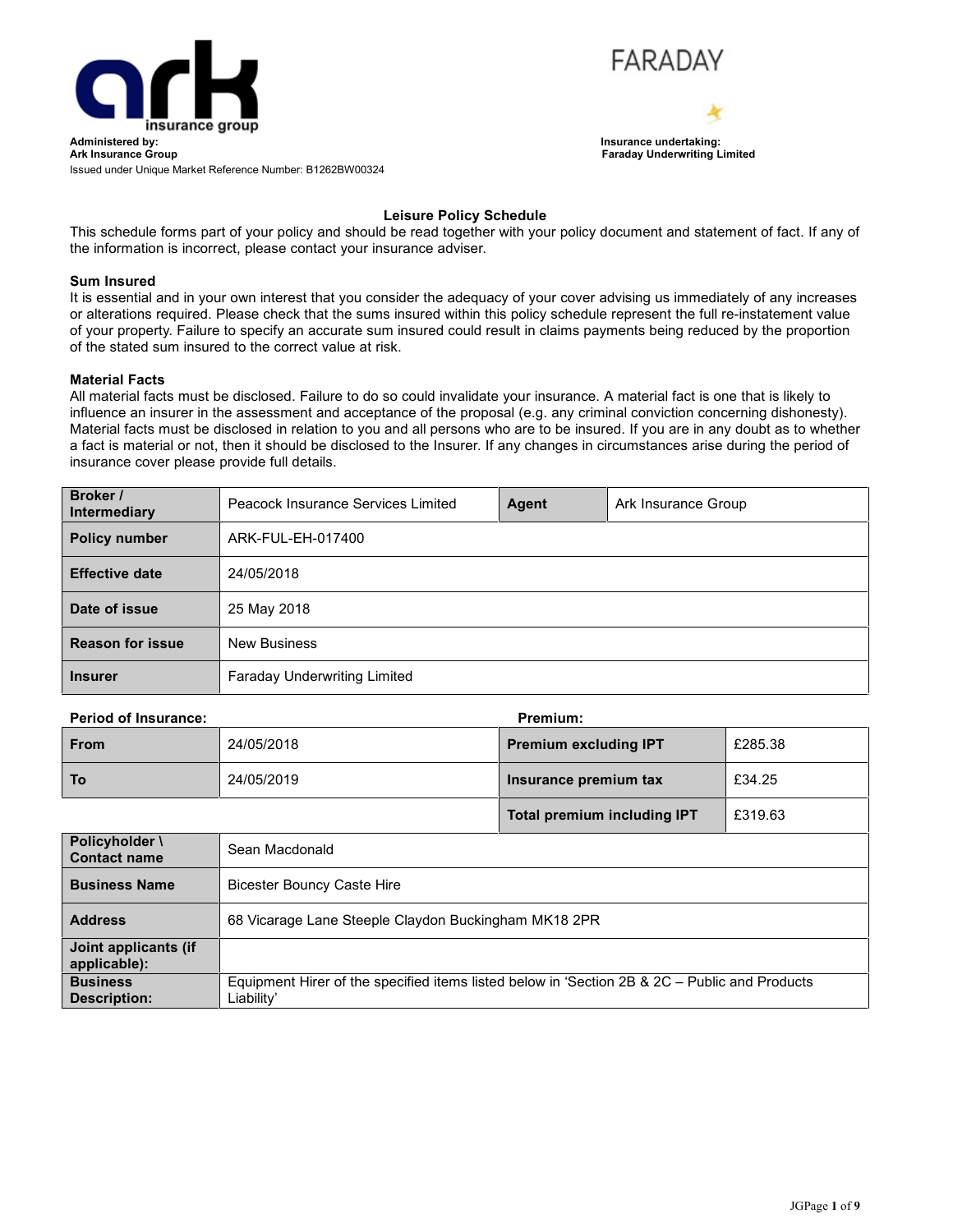| Policy number         | ARK-FUL-EH-017400 |
|-----------------------|-------------------|
| <b>Effective date</b> | 24/05/2018        |
| Date of issue         | 25 May 2018       |

# **Sections of cover**

## **Section 1 – Equipment Damage**

### **Do you require Theft or Material Damage cover to your apparatus: No**

| Apparatus Type                                     | Total Value | Number of items |
|----------------------------------------------------|-------------|-----------------|
| Bouncy Castle (15 and under only)                  | £0.00       |                 |
| Bouncy Castle (15 and under only)                  | £0.00       |                 |
| Bouncy Castle (15 and under only)                  | £0.00       |                 |
| Bouncy Castle (15 and under only)                  | £0.00       |                 |
| Bouncy Castle (15 and under only)                  | £0.00       |                 |
| Bouncy Castle (15 and under only)                  | £0.00       |                 |
| Bouncy Castle (All age groups)                     | £0.00       |                 |
| Human Table Football                               | £0.00       |                 |
| Inflatable Slide - Platform Height 10' -<br>19'11" | £0.00       |                 |

## N.B. The apparatus order above is listed in the same order and refers to those apparatus detailed in the statement of fact.

#### *Total Sum Insured: £0.00*

Excess applicable to this section: E250 (reducing to £100 in respect of Fire and Theft)

Endorsements applicable to this section listed below:

None

### **Section 2A – Employers Liability**

Limit of Liability: £0.00

Excess applicable to this section: Nil

Endorsements applicable to this section listed below:

### **Leisure19. PERSONAL PROTECTIVE EQUIPMENT (PPE)**

It is a condition precedent to the **COMPANYS** liability under this Insurance that

(a) all **EMPLOYEES** are made aware of the dangers of not using personal protective equipment

- (b) personal protective equipment is provided
- (a) a register is maintained which demonstrates that **EMPLOYEES** have received appropriate training and are fully conversant with the way in which to access such personal protective equipment.

### **Section 2B & 2C – Public and Products Liability**

| Apparatus Type                                  | Number of items |
|-------------------------------------------------|-----------------|
| Bouncy Castle (15 and under only)               |                 |
| Bouncy Castle (15 and under only)               |                 |
| Bouncy Castle (15 and under only)               |                 |
| Bouncy Castle (15 and under only)               |                 |
| Bouncy Castle (15 and under only)               |                 |
| Bouncy Castle (15 and under only)               |                 |
| Bouncy Castle (All age groups)                  |                 |
| Human Table Football                            |                 |
| Inflatable Slide - Platform Height 10' - 19'11" |                 |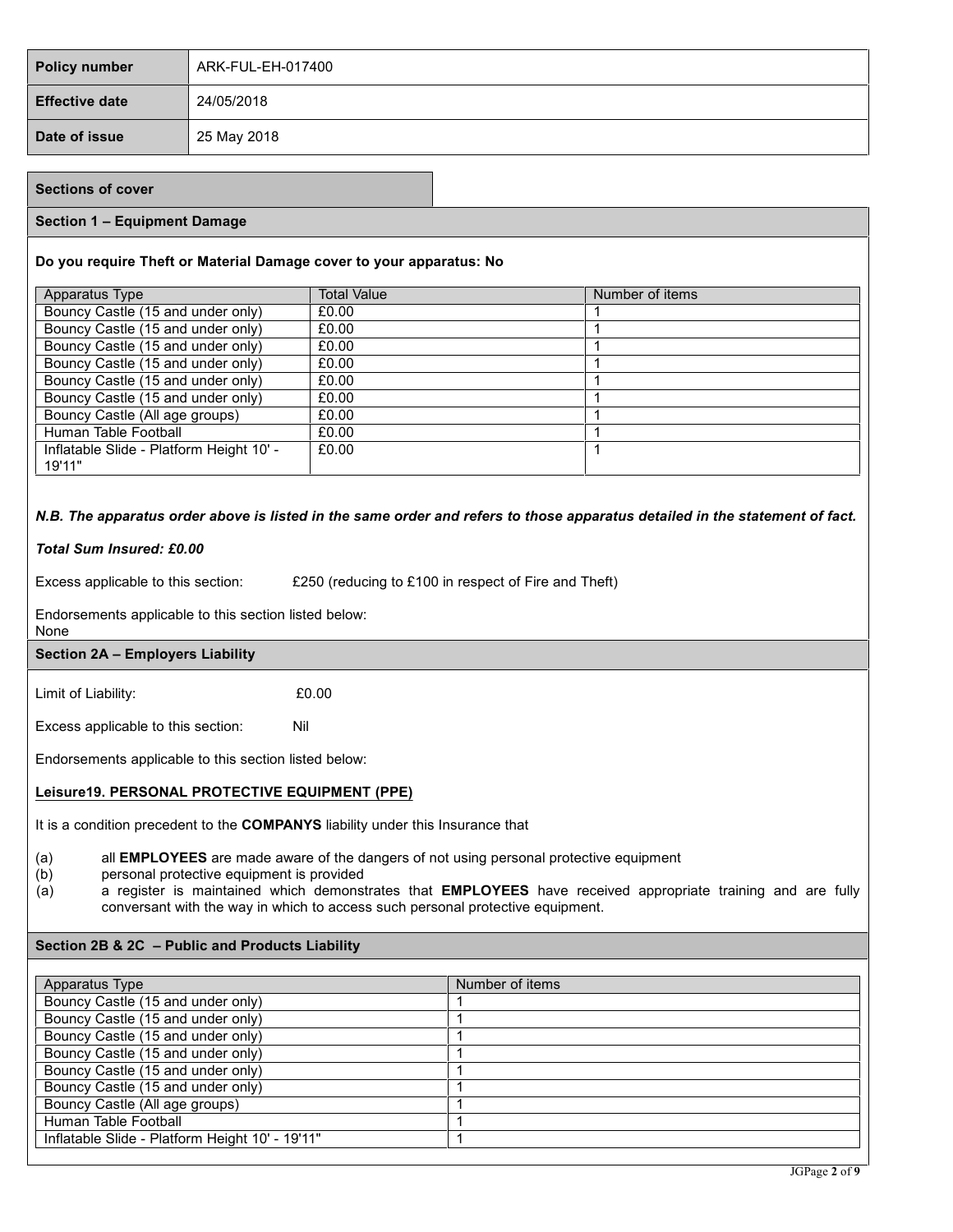|  |  |  | N.B. The apparatus order above is listed in the same order and refers to those apparatus detailed in the statement of fact. |  |  |  |
|--|--|--|-----------------------------------------------------------------------------------------------------------------------------|--|--|--|
|--|--|--|-----------------------------------------------------------------------------------------------------------------------------|--|--|--|

Limit of Liability:  $£1,000,000.00$  (Aggregate total for period of cover as shown above.)

Excess applicable to this section: £250 in respect of Third Party Property Damage

Endorsements applicable to this section listed below:

It is a condition precedent to liability that You have a signed contract in place with the hirer of the **Equipment** which contains the following conditions as a minimum:

- a) A responsible Adult (17+) must supervise the Inflatable **Equipment** at all times when in use.
- b) Inflatable **Equipment** will be fully secured to the ground at all times during use as per the manufacturers' recommendations.
- c) Always ensure Children are not pushing, colliding, fighting or behaving in a manner likely to injure or cause distress to others.
- d) that no person or persons under the influence of alcohol and/or prescribed and/or non prescribed drugs and/or any other intoxicating substance will use or supervise the **Equipment**.
- e) Do not allow Children & Adults on the Inflatable **Equipment** at the same time.
- f) Do not allow children around the back of the Inflatable **Equipment** unsupervised.
- g) Ensure that no-one with a history of back or neck problems or any medical condition which could reasonably be aggravated by using the **Equipment** is allowed on the Inflatable.
- h) Please ensure that participants are not attempting somersaults and are clothed appropriately with nothing in their pockets

 $\_$  , and the set of the set of the set of the set of the set of the set of the set of the set of the set of the set of the set of the set of the set of the set of the set of the set of the set of the set of the set of th

If **Face Painting** is listed above the following endorsement applies:

**BC108** - **We** shall not cover **You** unless any paints and cosmetics used are manufactured using non-toxic cosmetically approved ingredients and comply with EU and FDA regulations and must be removable with soap.

If **Water Walkers / Mobile Climbing Wall** is listed above the following endorsement applies:

# **Leisure10. LEISURE PURSUITS CONDITION**

It is a condition precedent to liability under this Insurance that

- (a) that no person or persons under the influence of alcohol and or prescribed drugs and or non prescribed drugs and or any other intoxicating substance will be allowed to participate or supervise the activity at anytime
- (b) all instructors and leaders hold the correct National Governing Bodies (NGB) qualification or have had an appropriately NGB-qualified technical advisor assess them.

Where there is no relevant NGB qualification all instructors and leaders have received appropriate training and assessment for or are appropriately experienced to undertake instruction in the activities concerned

- (c) all activities are supervised by trained and experienced instructors
- (d) all participants of any water activity wears buoyancy aids
- (e) canoeing and kayaking activities do not exceed BCU grade 2
- (f) all participants using bicycles wear helmets
- (g) all participants of abseiling and climbing wear protective head gear and utilise safety ropes in all circumstances (not applicable to rock rotating climbing units, indoor climbing walls or indoor bouldering) in respect of persons under the age of 16 years **You** obtain a signed indemnity form by a parent or guardian of the minor
- (h) **You** shall obtain a signed suitability to participate form from all participants declaring their fitness existing injuries and or any medical conditions. A copy of said declaration must be retained by the insured and made available for insurers upon request.

In respect of persons under 16 years a counter signature by the parent or guardian is mandatory. A copy of said declaration must be retained by **You** and made available for **Us** upon request

- (i) all participants must complete and sign a declaration to confirm that:
	- i) they have been given a safety briefing on the risks involved,
	- ii) that they accept that these activities are dangerous and can result in death and or injury,
		- iii) that they accept the risks involved and are responsible for their own actions and or involvement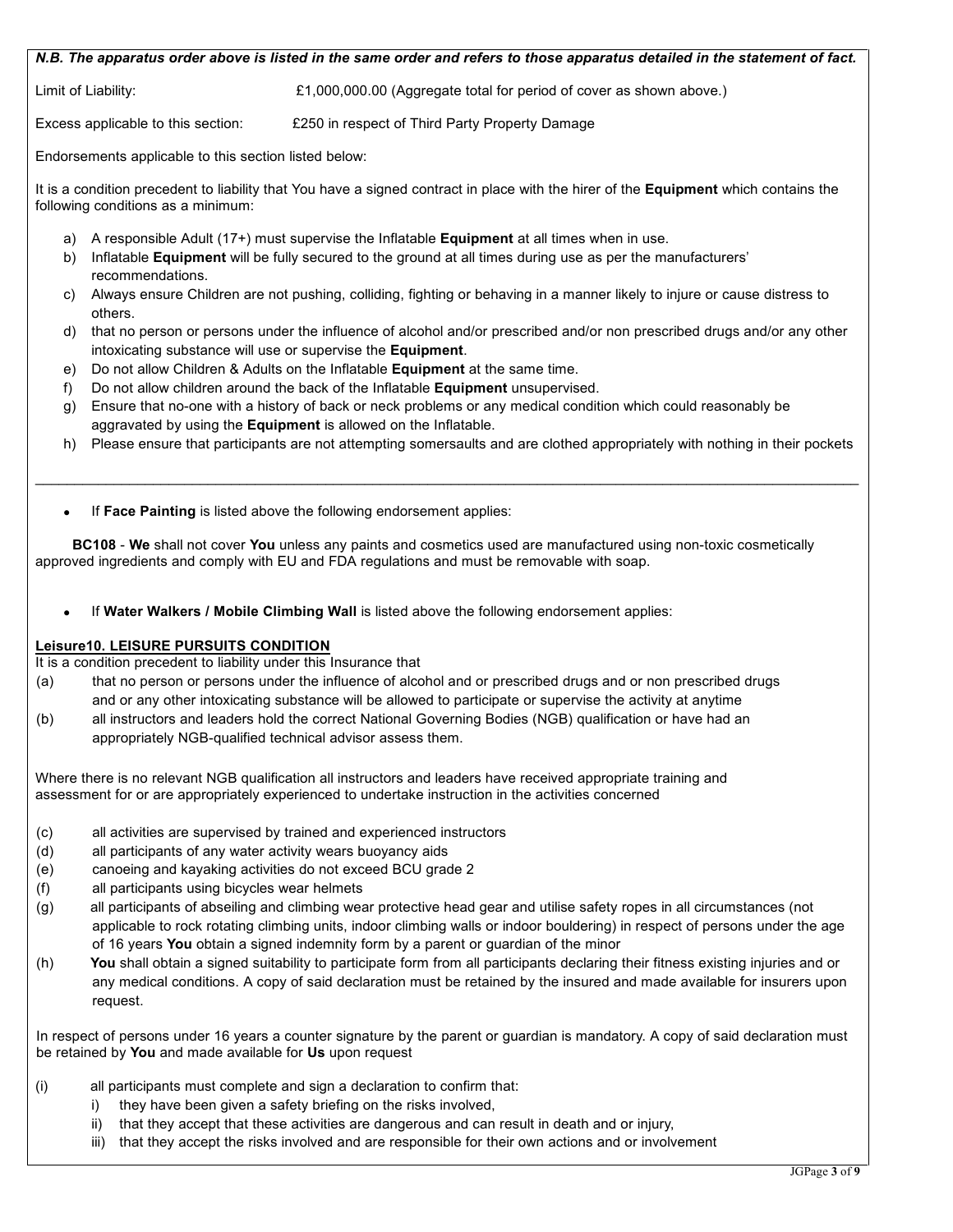In respect of persons under 16 years a counter signature by the parent or guardian is mandatory. A copy of said declaration must be retained by **You** and made available for **Us** upon request

(j) all equipment must be operated in accordance with manufacturers recommendations.

**We** shall not cover **You** in respect of:

- (k) any liability in respect of pyrotechnics explosives fireworks and or similar
- (l) any losses resultant from the pursuits of climbing or abseiling without the use of safety ropes (not applicable to rock rotating climbing units, indoor climbing walls or indoor bouldering)

 $\_$  , and the set of the set of the set of the set of the set of the set of the set of the set of the set of the set of the set of the set of the set of the set of the set of the set of the set of the set of the set of th

If **Marquee Hire** is listed above the following endorsement applies:

## **Leisure11. MARQUEE CONDITION**

It is a condition precedent to liability under this Insurance that

- (a) only associated equipment is hired out with the marquees
- (b) marquees are only erected and dismantled by **You** and or suitably experienced **Employees** of **Yours**
- (c) **You** comply with the MUTA Codes of Practice
- (d) a MUTA Site Safety Checklist is completed by an experienced individual for each and every hire
- (e) a signed contract or Terms and Conditions is obtained from each client which includes that the client must inform our insured of the location of any underground services

 $\_$  , and the set of the set of the set of the set of the set of the set of the set of the set of the set of the set of the set of the set of the set of the set of the set of the set of the set of the set of the set of th

**We** shall not cover **You** in respect of:

- (f) damage to the ground erection site or surface
- (g) damage to the marquees whilst being erected and dismantled
- (h) any liability in respect of pyrotechnics explosives fireworks and or similar
	- If **Mobile DJ** is listed above the following endorsement applies:

# **Leisure12. MOBILE DISC JOCKEY CONDITION**

**We** shall not cover **You** in respect of:

- (a) the operation of foam cannons bubble machines and or similar
- (b) any liability in respect of pyrotechnics explosives fireworks and or similar

 $\overline{\phantom{0}}$ 

 If **Junior Quads', Off Road Karts, 'Quad Operator** is listed above the following endorsement applies (not applicable if equipment is battery powered):

 $\_$  , and the set of the set of the set of the set of the set of the set of the set of the set of the set of the set of the set of the set of the set of the set of the set of the set of the set of the set of the set of th

# **Leisure13. MOTORSPORTS CONDITION**

It is a condition precedent to liability under this Insurance in respect of quad bikes and off road karts and off road vehicle activities that

- (a) no more than one person is allowed in any one kart at any one time
- (b) no alcohol is sold or supplied during any event
- (c) that no person or persons under the influence of alcohol and or prescribed drugs and or non prescribed drugs and or any other intoxicating substance will be allowed to participate or supervise the activity at anytime
- (d) spectators shall be kept behind an adequate barrier separated from the track side and shall not be permitted to enter the circuit whilst activities are in operation
- (e) the track is adequately marshaled by **You** and or experienced **Employees** of **Yours** at all times during all events
- (f) full face helmets (BSI 6658-1985 or the newer UN ECE 22.05) gloves and suitably sized overalls are worn by all participants
- (g) if participants do not wish to wear overalls they must sign a disclaimer to this affect and **You** and or experienced **Employees** must ensure that each participant does not have any loose clothing which may cause injury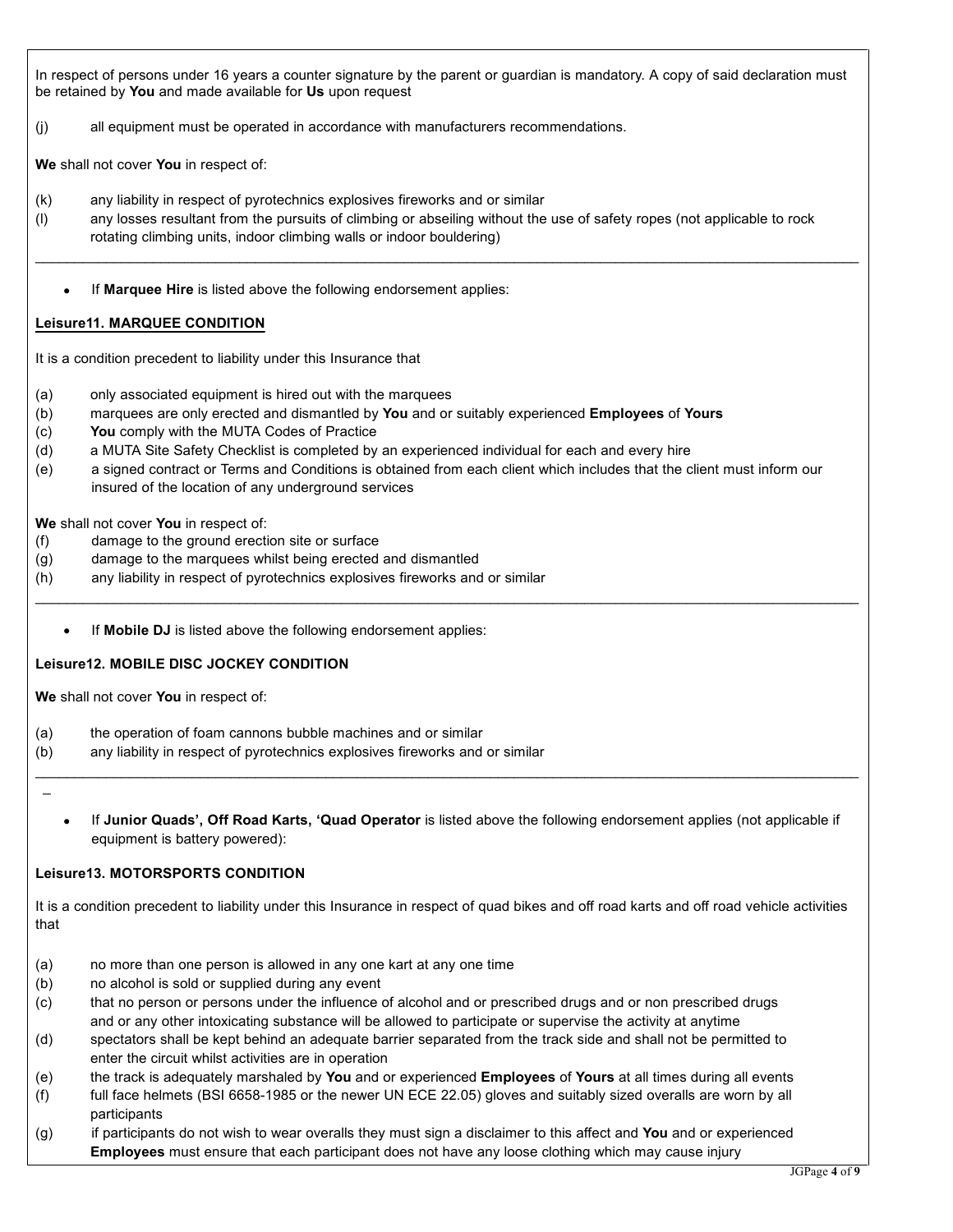- (h) fire extinguishers are kept available for use
- (i) first aid medical facilities are kept available for use and at least one person qualified in first aid must be on site at all times when open for business
- (j) fuel is kept in a safe environment and any re fuelling takes place in a safe environment away from participants and spectators
- (k) activities shall be provided within a designated area only
- (l) all karts be fitted with full roll cages side netting and four point harnesses
- (m) the insured shall comply with the All-Terrain Motor Vehicles (Safety) Regulations 1989
- (n) quad bike treks shall be accompanied front and rear by **You** and or suitably experienced **Employees** of all of which must be at least 18 years of age
- (o) where quad treks consist of three bikes or less only one instructor or suitable **Employee** need accompany them
- (p) quad treks shall take place on private land only
- (q) **You** shall apply barrier protection methods at strategic areas where deemed necessary and apply an adequate run-off (r) where quads or karts are operated on a mobile basis circuits shall be entirely protected by an inflatable barrier hay
- bales or tyre walls (tyres must be tethered together and stacked at least three high)
- (s) all equipment must be operated in accordance with manufacturers recommendations
- (t) **You** shall obtain a signed suitability to participate forms from all participants declaring their fitness existing injuries and or any medical conditions

A copy of said declaration must be retained by the insured and made available for insurers upon request.

In respect of persons under 16 years, a counter signature by the parent or guardian is mandatory.

A copy of said declaration must be retained by the insured and made available for insurers upon request

- (u) all participants must complete and sign a declaration to confirm that:
	- (i) they have been given a safety briefing on the risks involved,
	- (ii) that they accept that these activities are dangerous and can result in death and or injury,
	- (iii) that they accept the risks involved and are responsible for their own actions and or involvement.

In respect of persons under 16 years a counter signature by the parent or guardian is mandatory. A copy of said declaration must be retained by **You** and made available for **Us** upon request

**We** shall not cover **You** in respect of:

- (v) the carriage of passengers
- (w) any use where insurance is required by virtue of the Road Traffic Act
- (x) the operation of any vehicle over or on any kind of man-made obstacle or apparatus
- (y) any activities not specified herein
- (z) any liability in respect of any vehicle not listed or specified herein

 $\overline{\phantom{0}}$ 

If **Paintball Target Tunnel or Mobile Trailer Laser Quest** is listed above the following endorsement applies:

 $\_$  , and the set of the set of the set of the set of the set of the set of the set of the set of the set of the set of the set of the set of the set of the set of the set of the set of the set of the set of the set of th

# **Leisure16. PAINTBALL/AIRSOFT/ LASER TAG CONDITION**

It is a condition precedent to liability under this Insurance in respect of all Paintball and/or Airsoft activities undertaken that:

- (a) **You** do not allow persons to use their own paint markers unless they are inspected and chronographed by **You** prior to their use
- (b) Pre-game safety briefings in accordance with UKPSF and UKARA guidelines are given to all participants before games all participants complete a pre-game disclaimer
- (c) all participants participating in paintball and air soft activities wear protective clothing (a minimum of goggles facemask and overalls which fully cover all limbs)
- (d) first aid medical facilities are kept available for use and at least one person qualified in first aid must be on site at all times when open for business
- (e) **You** have a minimum age limit of 11+ years applicable for people to participate in paintball and air soft activities
- (f) that no person or persons under the influence of alcohol and or prescribed drugs and or non-prescribed drugs and or any other intoxicating substance will be allowed to participate or supervise the activity at anytime
- (g) all equipment shall meet British Safety Standards (BSI) and or European Directive Standards (CE) and all masks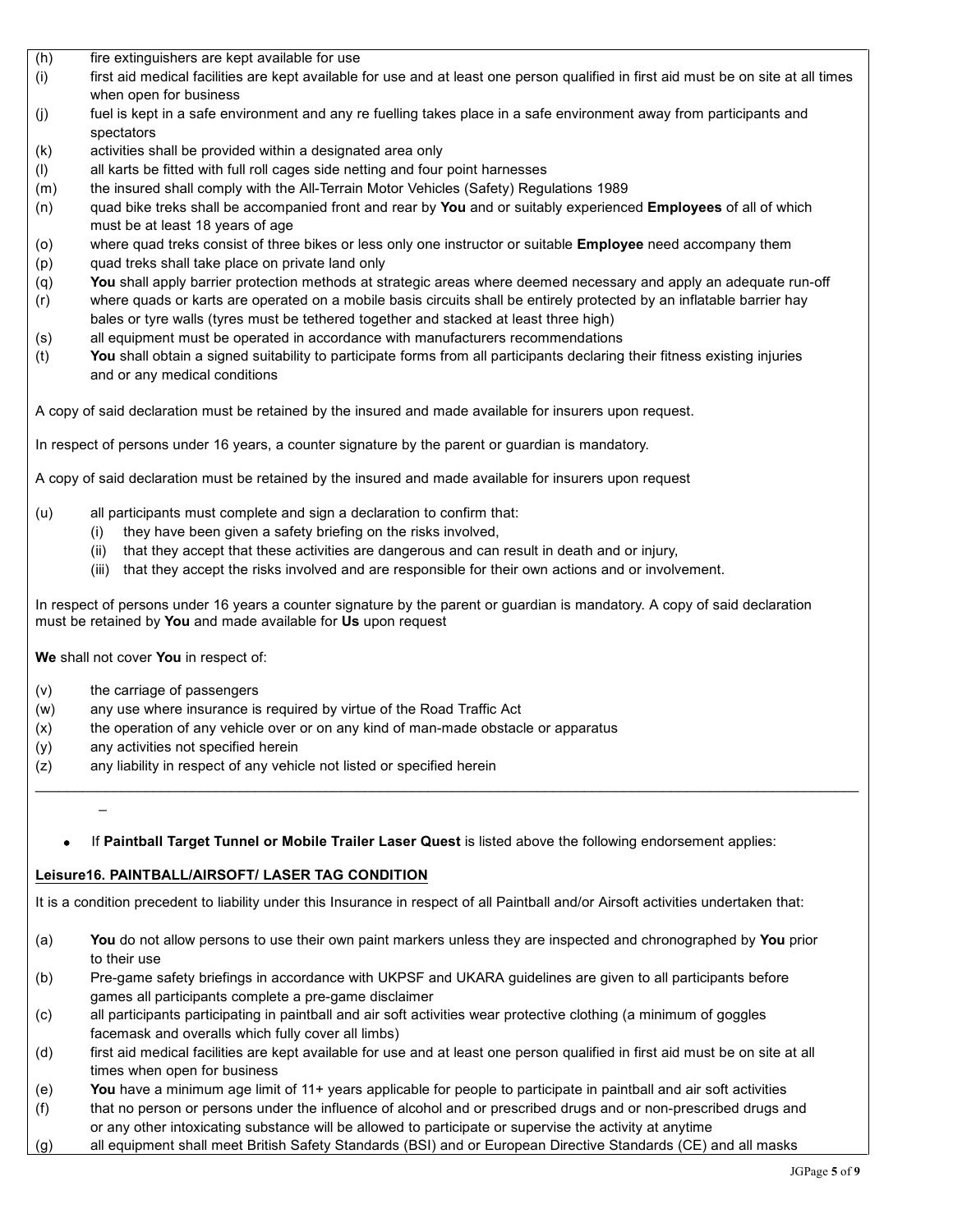|     | markers bottles regulators and any other equipment shall be appropriately stamped |
|-----|-----------------------------------------------------------------------------------|
| (h) | all activities are marshaled by trained and or experienced <b>Employees</b>       |
| (i) | the ratio of supervisors and instructors to participants is 1:1                   |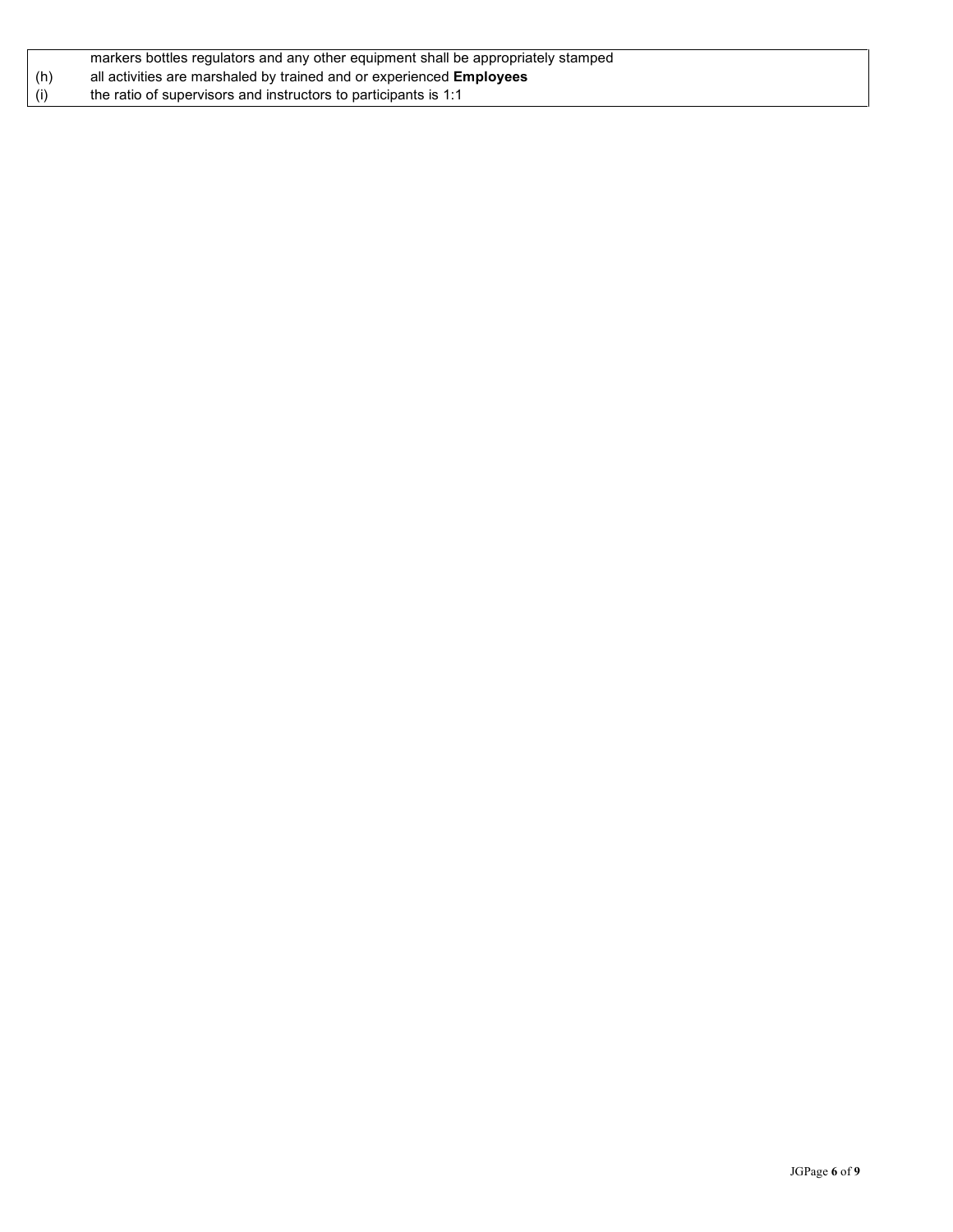**The below 'Hire Checklist' should be completed in every instance before the equipment is used,**

**Please print or photocopy these for your own use.**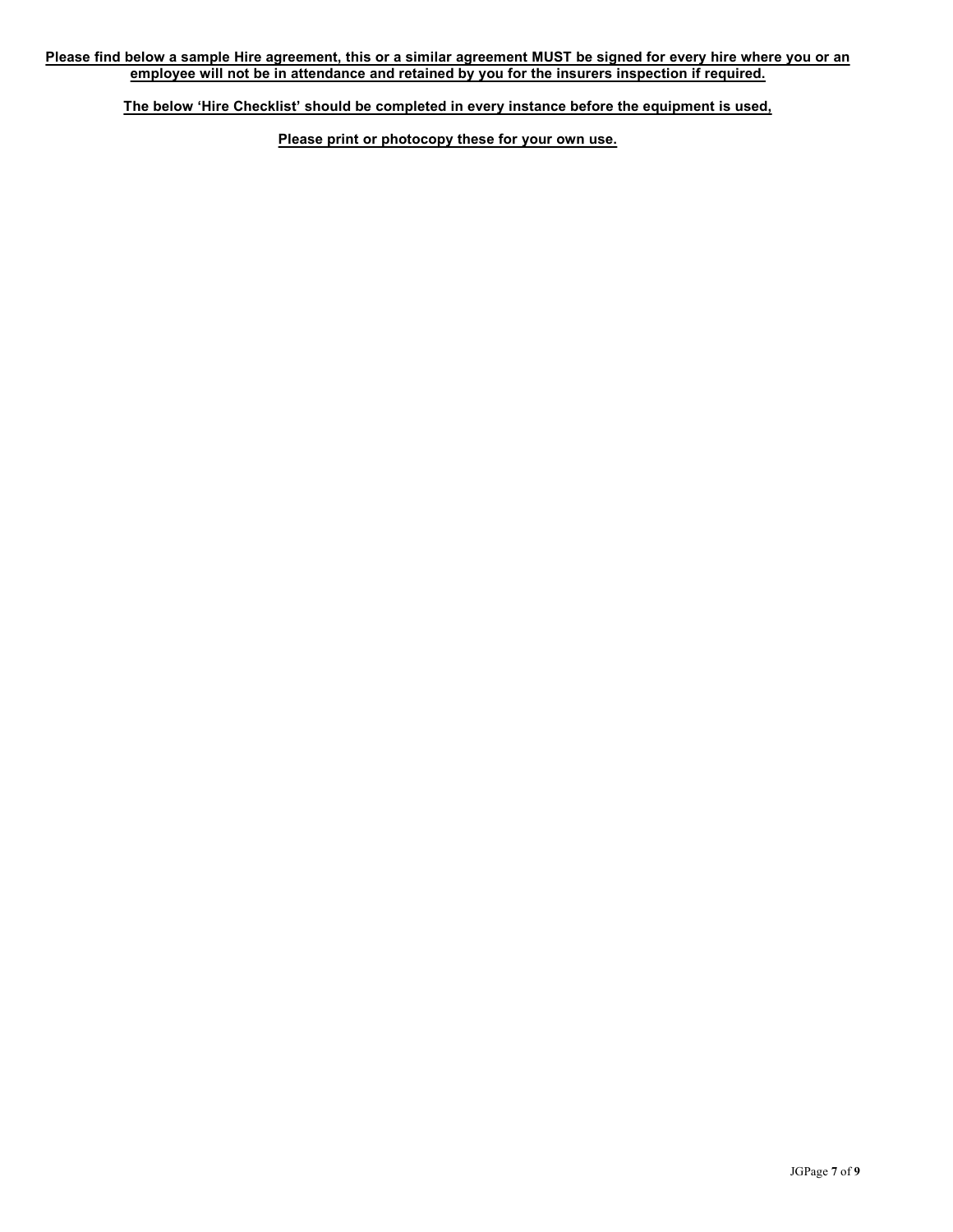### HIRE AGREEMENT & SAFETY INSTRUCTIONS

### Including Terms and Conditions of Hire

It is the responsibility of the person who is hiring this Equipment to ensure that all possible steps are taken to avoid injury or damage to the Inflatable.

Please ensure that the following Safety Instructions are followed:

- Inflatable Equipment will be fully secured to the ground at all times during use as per the manufacturers' recommendations.
- Ensure that the area around the unit is completely clear at all time.
- Do not allow anyone on the Equipment during inflation or deflation.
- A responsible Adult (17+) must supervise the Inflatable at all times when in use.
- Do not allow Children & Adults on the Inflatable at the same time unless for the sole purpose of assisting a child.
- Please ensure that participants are not attempting somersaults and are clothed appropriately with nothing in their pockets.
- Climbing, hanging or sitting on walls is DANGEROUS and must not be allowed.
- Avoid large and small Children from using it at the same time.
- No food, drinks or chewing gum to be allowed on the Inflatable.
- All shoes, glasses, jewellery, badges MUST be removed before using the Inflatable.
- No smoking or barbeques near or within an unsafe distance of the Inflatable.
- Always ensure that the Inflatable is not overcrowded, and limit numbers according to the age and size of Children using it.
- Always ensure Children are not pushing, colliding, fighting or behaving in a manner likely to injure or cause distress to others.
- No pets, toys or sharp instruments are allowed on the Inflatable.
- Do not allow anyone to bounce on the front safety step.
- Ensure that no-one with a history of back or neck problems or any medical condition which could reasonably be aggravated by using the equipment is allowed on the Inflatable.
- Do not allow children around the back of the Inflatable unsupervised
- The Inflatable should not be used if it becomes wet on the jumping area or in the event of rain, the unit should not be used.
- In the event that the blower stops working, please ensure all users get off the inflatable immediately.
- No person or persons under the influence of alcohol and/or prescribed and/or non prescribed drugs and/or any other intoxicating substance will use or supervise the Equipment.

IF YOU ARE UNSURE OF ANYTHING, PLEASE CONTACT US.

### DISCLAIMER - **Please note that all persons using this Inflatable do so at their own risk.**

The person/s or organisation hiring this Inflatable equipment will be responsible/liable for any damage or injury occurring from or as a result of misuse or reckless use.

These guidelines are for the safety of all people using this equipment, and it is the sole responsibility of the hirer to ensure they are fully adhered to at all times.

We cannot accept any responsibility for any injury caused to anyone using this equipment. I have read the above agreement and fully understand and accept the conditions as above. I am aware that whilst in my care I am fully responsible for the Equipment and will pay for any loss or damage that may occur.

# I HEREBY AGREE TO ABIDE BY THE TERMS AND CONDITIONS LISTED ABOVE

HIRE DATE & TIME \_\_\_\_\_\_\_\_\_\_\_\_\_\_\_\_\_\_\_\_\_\_\_\_\_\_\_\_ SIGNED\_\_\_\_\_\_\_\_\_\_\_\_\_\_\_\_\_\_\_\_\_\_\_\_\_\_\_\_\_\_\_\_\_\_\_\_\_\_

NAME IN FULL